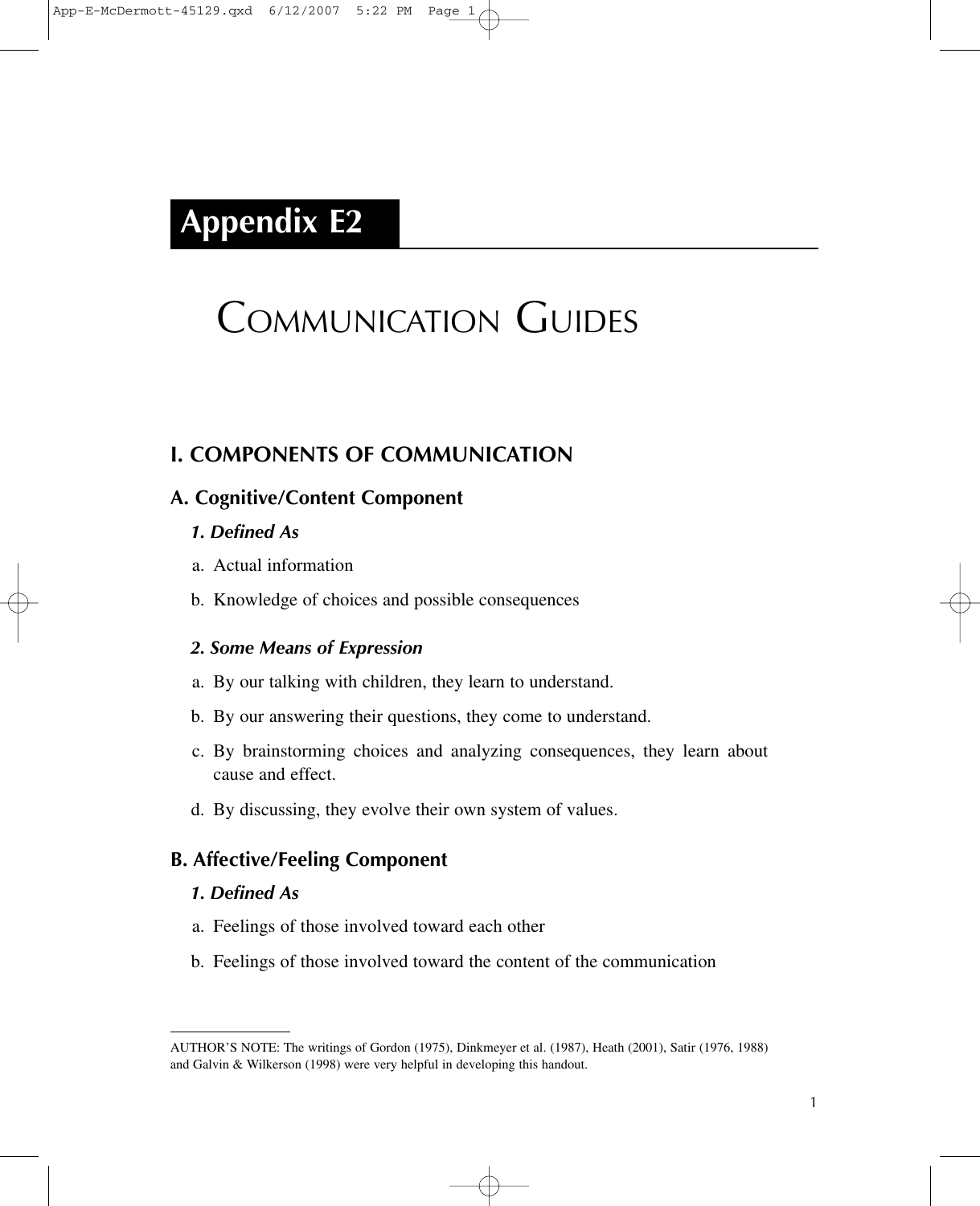#### *2. Some Means of Expression*

- a. By the way we listen and take in their meaning, we tell them of their importance.
- b. By the tone of our voice and rapidity of speech, we tell them how we feel about them.
- c. Through facial expressions and body stance, we tell them how we feel.
- d. Through words and actions (physical contact), we tell them how we feel.

# **II. EFFECTIVE WAYS OF COMMUNICATING**

#### **A. Active Reflective Listening**

a. Centering the conversation on the feelings involved

#### **B. Focusing**

a. Attending to the individual situation at hand

## **C. Clarifying**

a. Clearing up anything that is uncertain, to get a better picture of what is going on by asking for more information

#### **D. Giving Information**

a. Making sure the listener has facts regarding your perspective

# **WORDS THAT CAN BE USED AS DOOR OPENERS**

Tell me about it, I'd like to hear your thinking, tell me more, please, do you want to talk about it, let's discuss it, let's hear your side, sounds like you have a problem, seems like you have strong feelings about this, this seems important to you, please tell me the whole story as it occurred, let me ask you this to make sure I understand what you are saying.